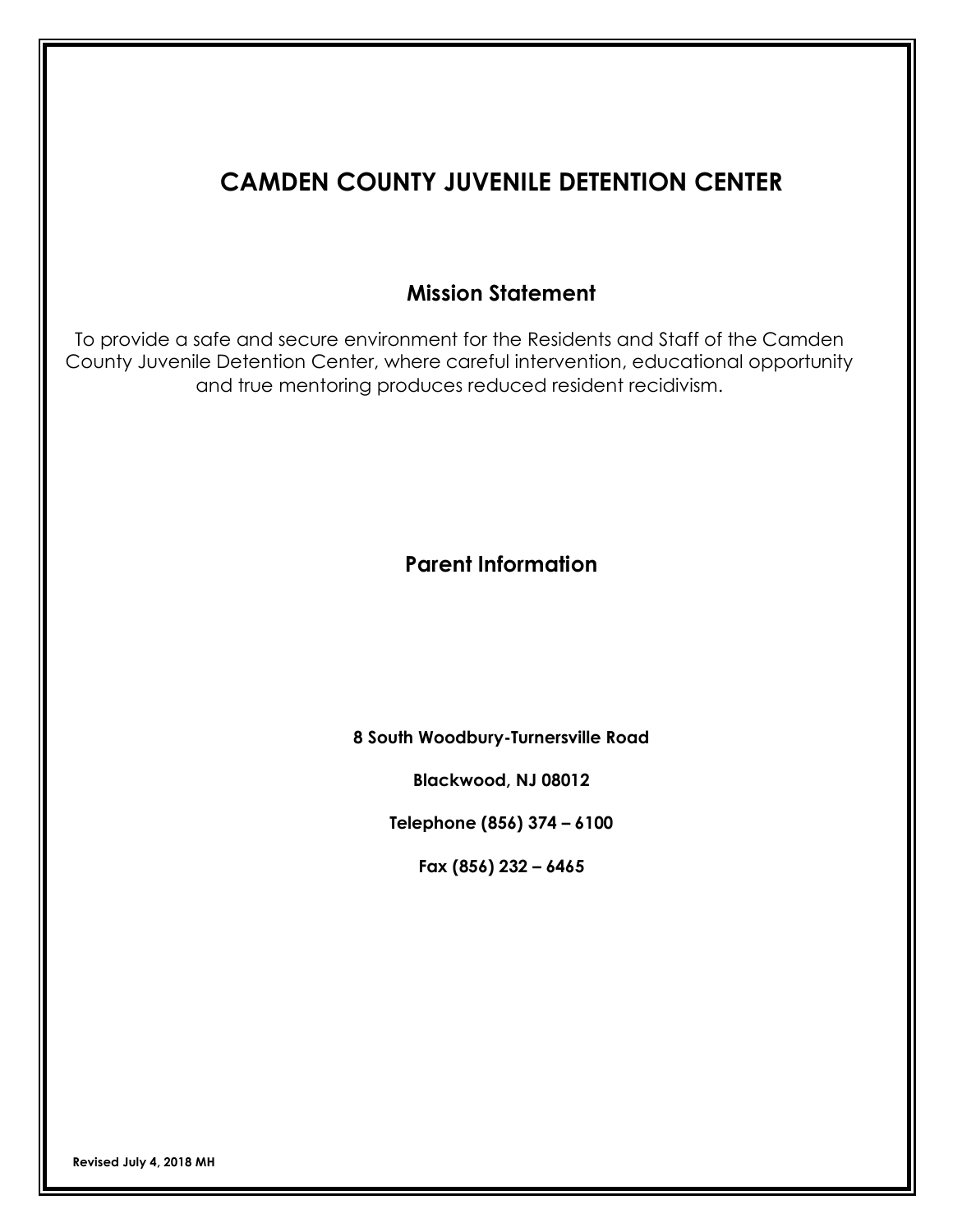### **Department Contacts/Phone List**

# **Administration**

Edward Fanelle, Administrator

Johann Arnold, Chief

Loretta Nichols, Administrative Captain

Shift Commander Office (856) 374 – 6126

### **Social Services**

| Gwen Mitchell, Court Expeditor<br>$(856)$ 374 - 6124          |                                                                                                            |  |  |  |  |  |
|---------------------------------------------------------------|------------------------------------------------------------------------------------------------------------|--|--|--|--|--|
| $(609)$ 707 - 5607                                            |                                                                                                            |  |  |  |  |  |
| $(856)$ 374 - 6114<br>$A$ – Unit, $B$ – Unit                  |                                                                                                            |  |  |  |  |  |
| (856) 401 - 2495                                              | $C$ – Unit, $D$ – Unit                                                                                     |  |  |  |  |  |
| $(856)$ 374 - 6286                                            |                                                                                                            |  |  |  |  |  |
|                                                               |                                                                                                            |  |  |  |  |  |
| $(856)$ 401 - 2496                                            |                                                                                                            |  |  |  |  |  |
| $(856)$ 374 - 6122                                            |                                                                                                            |  |  |  |  |  |
|                                                               |                                                                                                            |  |  |  |  |  |
| Brandi Brown, Nurse<br>$(856)$ 374 – 6100 ext. 6128           |                                                                                                            |  |  |  |  |  |
|                                                               |                                                                                                            |  |  |  |  |  |
|                                                               |                                                                                                            |  |  |  |  |  |
| $(856)$ 379 - 2200                                            |                                                                                                            |  |  |  |  |  |
| $(856)$ 614 - 3500                                            |                                                                                                            |  |  |  |  |  |
| Camden East<br>Camden South<br>Camden North<br>Camden Central | $(856)$ 772 - 0152<br>$(856)$ 770 - 1073<br>$(856)$ 338 - 5530<br>$(856)$ 338 - 5545<br>$(856)$ 611 - 2500 |  |  |  |  |  |
|                                                               |                                                                                                            |  |  |  |  |  |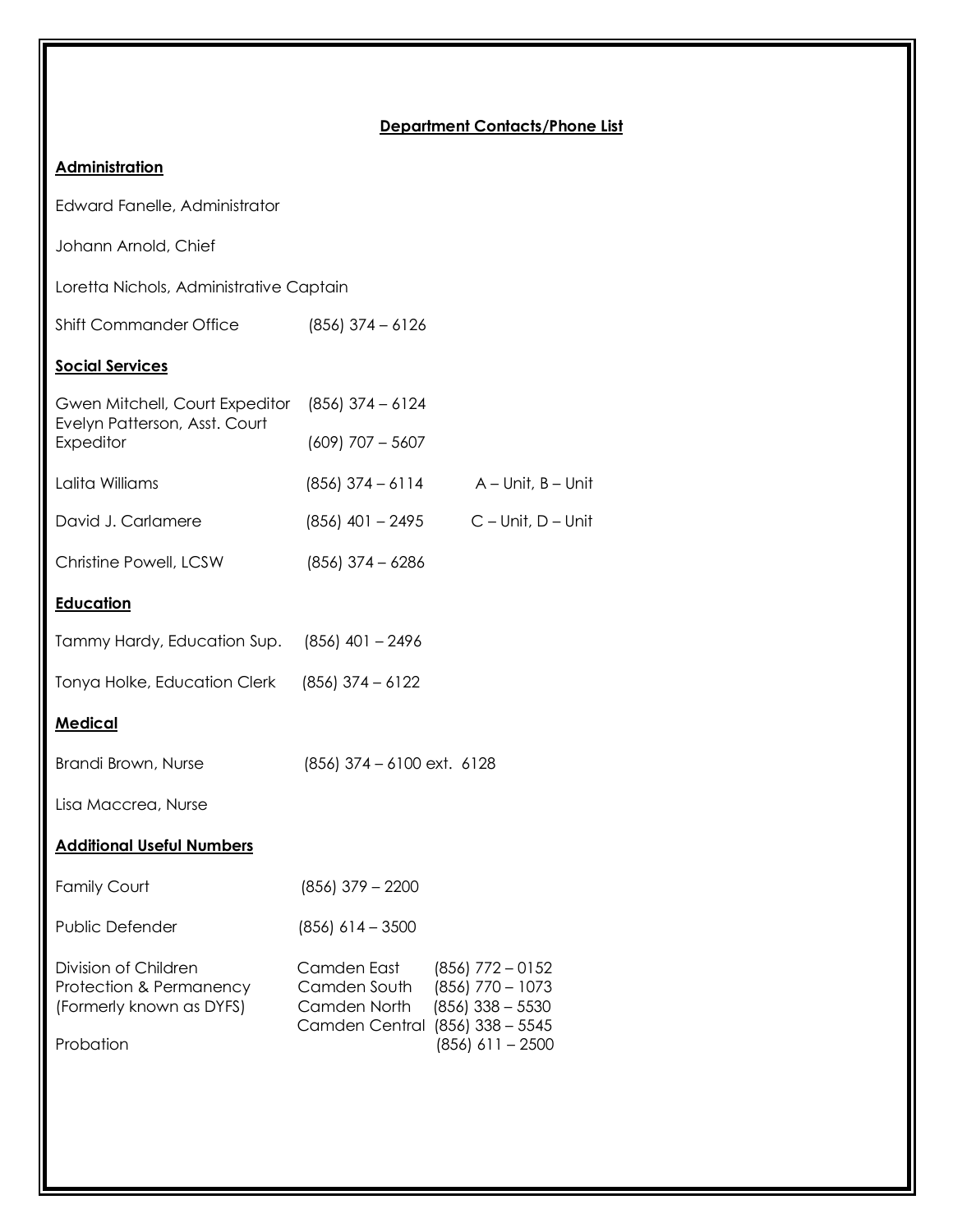# **Visitation Effective April 2, 2016**

| Pod          | <b>DAY</b> | <b>TIME</b>                | Pod       | <b>DAY</b> | <b>TIME</b>               |
|--------------|------------|----------------------------|-----------|------------|---------------------------|
| Pod<br>$A-1$ | Tuesday    | $7:30$ p.m. $-8:00$ p.m.   | $Pod C-1$ | Thursday   | 7:30 p.m. - 8:00 p.m.     |
|              | Saturdav   | 10:00 a.m. - 10:30 a.m.    |           | Sunday     | 10:00 a.m. - 10:30 a.m.   |
| Pod<br>$A-2$ | Tuesdav    | 8:10 p.m. - 8:40 p.m.      | $Pod C-2$ | Thursdav   | $8:10$ p.m. $-8:40$ p.m.  |
|              | Saturdav   | $10:45$ a.m. $-11:15$ a.m. |           | Sundav     | $10:45$ a.m. - 11:15 a.m. |
| Pod<br>$B-1$ | Tuesday    | $8:50$ p.m. $-9:20$ p.m.   | Pod D-1   | Thursday   | $8:50$ p.m. $-$ 9:20 p.m. |
|              | Saturdav   | $1:00$ p.m. $-1:30$ p.m.   |           | Sunday     | 1:00 p.m. - 1:30 p.m      |
| Pod<br>$B-2$ | Tuesday    | $9:30$ p.m. - 10:00 p.m.   | Pod D-2   | Thursday   | $9:30$ p.m. - 10:00 p.m.  |
|              | Saturdav   | $1:45$ p.m. $-2:15$ p.m.   |           | Sundav     | $1:45$ p.m. $-2:15$ p.m.  |

- v Parents and/or Guardians should contact the Youth Center to determine their child's housing Pod.
- v All Visitors should arrive at the Youth Center **15 minutes** prior to the start of your scheduled visiting time.
- v Visitors will not be admitted **15 minutes** after the start of the scheduled visit.
- $\bullet$  Visitors who refuse to be searched, cause a disturbance, wear inappropriate attire, or participate in any activity deemed to be a threat to the safety and security of the facility may be denied visitation or be escorted from the facility.
- $\bullet$  A resident has the right to refuse a Visitor or to end a visit.

 $\bullet$  A resident will not be denied visits unless they are exhibiting disruptive behavior and the Administrator or designee determines that allowing the visit could pose a threat to the safety or security of the staff, other residents, visitors or the facility. Visitors will be notified as soon as possible when visits are withheld.

 $\clubsuit$  Members of the Clergy may make arrangements with a resident's Social Worker regarding separate visitation for religious counseling.

\* Any questions or concerns regarding visitation should be made to your child's Social Worker. The Social Service Department can be reached at (856)374-6100 between the hours of 8:00 a.m. and 4:00 p.m. Monday through Friday. (Excluding holidays)

### VISTING RULES

I

1. All visitors will be required to sign in before being admitted to the facility.

2. All visitors, 16 years of age or older, must present one of the following forms of identification (no other forms of ID will be accepted):

a. Photo Driver's License b. County, State, Government, or Military Photo ID

c. Passport d. School Photo ID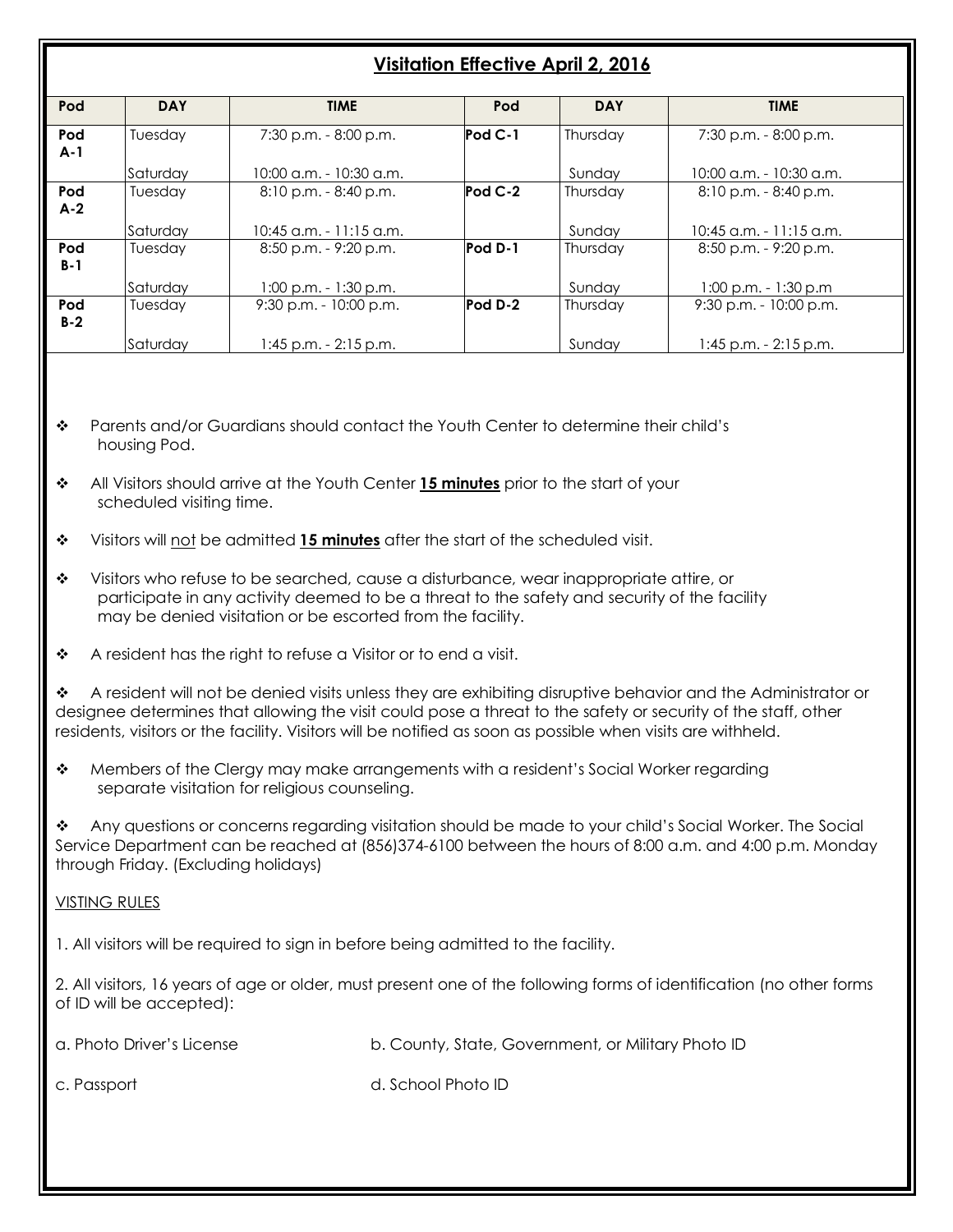3. Parents/Legal Guardians, Grandparents, and children of residents may visit during both of the resident's scheduled visiting times. All other persons are considered "Special Visitors".

4. "Special Visitors" are subject to a background check and MUST be approved by a Resident's Social Worker prior to visiting a resident.

5. Only ONE "Special Visitor" will be allowed per visit.

6. Former Residents under the age of 21 are not permitted in the facility.

7. No more than 3 visitors may visit a resident during a single visitation period.

8. Appropriate attire is required for all visitors.

9. Persons who are suspected of being intoxicated will not be permitted in the facility.

10. Once a visitor has exited the visiting area they will not be allowed to return.

11. The Following Items are NOT permitted in the facility:

\*DRUGS, ALCOHOL, TOBACCO PRODUCTS \*LIGHTERS OR MATCHES

\*WEAPONS (KNIVES, FIREARMS, ETC.) \*CELL PHONES

\*CAMERAS OR RECORDING DEVICES

\*FOOD OR DRINK UNLESS PURCHASED FROM THE VENDING MACHINE PROVIDED IN THE LOBBY

\*STROLLERS, BABY CARRIERS, DIAPER BAGS \*HANDBAGS, BOOKBAGS, BACKPACKS, ETC.

12. Hairstyling is not permitted during visits.

13. Visitors who cause any form of disruption will be escorted from the facility (depending on the severity of the disruption visiting privileges may be suspended indefinitely).

14. Overt displays of affection deemed to be of a sexual nature will not be tolerated and the visitor will be escorted from the facility.

15. Visitors may not leave property of any kind for Residents during visiting hours. (Arrangements to drop off, pick up, or exchange property for a Resident should be made with their Social Worker.)

16. Visitor's may not leave money for Residents during visiting hours. (Money may be brought to the Youth Center Monday through Friday, between the hours of 8am to 4pm. Money Orders may be mailed to Residents care of the Youth Center at the address listed on the front of this form) Revised 9/2106 DJC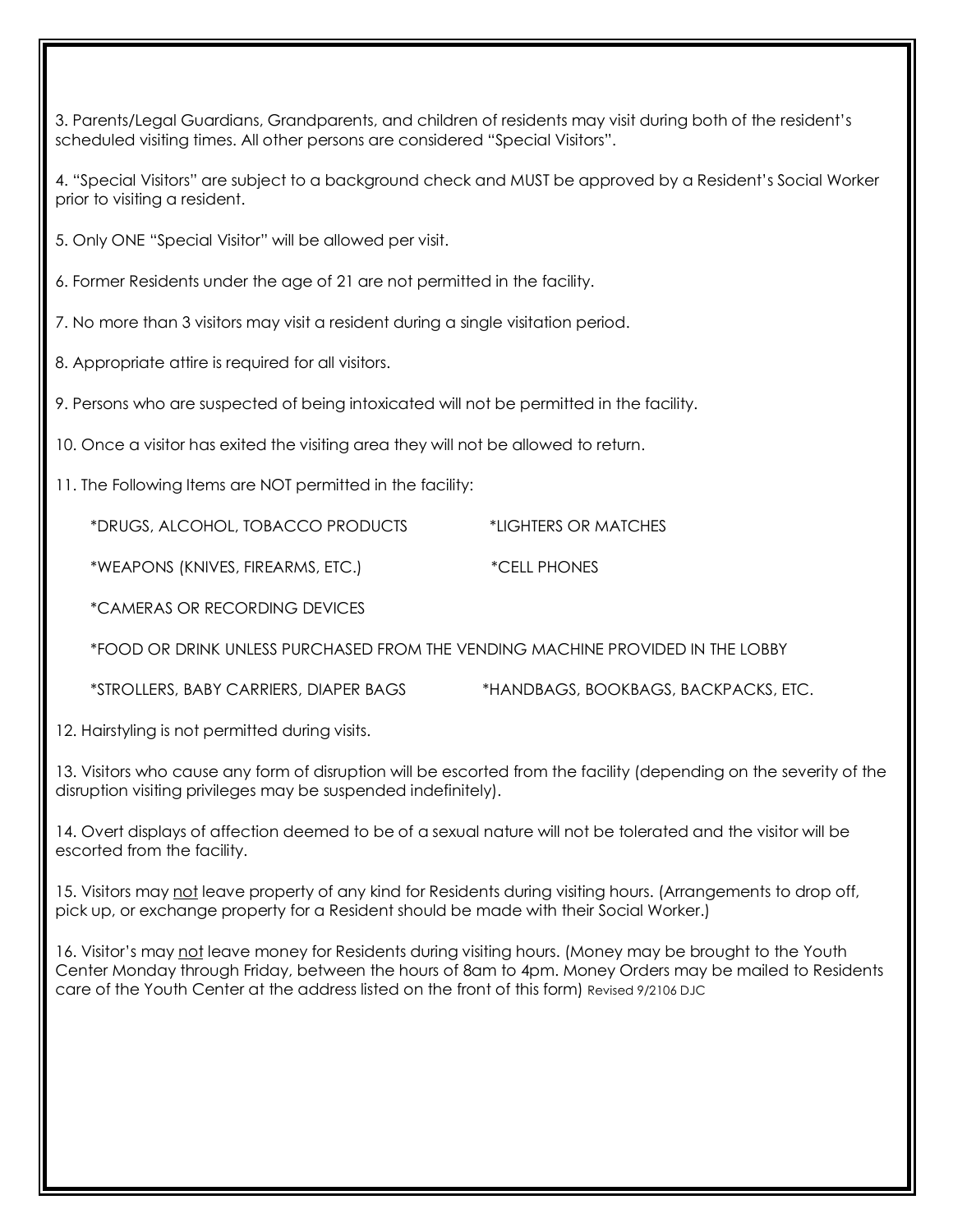#### **Phone Calls**

When first admitted to the Detention Center, Residents are entitled to one 5 minute phone call a day to parents/guardians. However, the number of calls a resident can make will be changed based on their Level Status. Phone calls to other relatives or friends must be approved by a Social Worker. Residents have access to the phones during scheduled times, which are usually during "free time". Under special or emergency circumstances, residents can make phone calls to family/friends with the assistance of a Social Worker in their office. Residents may not receive calls during their stay at the Detention Center. In the event that a resident's attorney or other professional involved with his/her case tries to contact them, a Social Worker will assist the resident with the call. Information received by the Detention Center concerning family emergencies, etc. will be relayed to a resident by a Social Worker who will also assist resident in making necessary call(s).

#### **Personal Items**

Exchange of clothes for court may be made between 8:00 a.m. and 4:00 p.m. Monday through Friday. (Excluding holidays)

Residents who are admitted to this facility with no shoes, dress shoes or boots, can have sneakers dropped off in our lobby during business hours - Monday through Friday between 8:00 a.m. until 4:00 p.m. New sneakers cannot be brought in unless authorized by the Social Worker. Residents who have sneakers, will not be authorized to receive new sneakers unless the old sneakers are unwearable or too small.

We provide all residents with soap, deodorant, toothpaste, toothbrush, lotion, socks underwear, undershirt and uniform jumper. Parents/Guardians of residents who have skin conditions or allergies may drop off Eucerin lotion, liquid Dove soap and/or stick deodorant Monday through Friday between 8:00 a.m. until 4:00 p.m. (\*\*\**Bar soap and spray deodorant are not permitted\*\*\*)*

#### **Medical**

The nurse sees residents within 24 hours of admission. Residents who are injured will not be admitted until cleared by a medical doctor. Residents are seen by the Pediatrician for a physical within 72 hours of admittance.

If your child takes medication you should contact our nurse immediately and make arrangements to bring your child's medicine to the Center during normal business hours. You may contact our nurse at (856) 374 – 6128 with any questions. Please make a copy of the front and back of your child's health insurance card and/or prescription card and bring it in or mail it to us as soon as possible. If your child has any prescheduled medical necessary/emergency appointments please notify our nurse immediately.

Please inform us of any medical conditions and/or mental health conditions that your child has that could jeopardize his/her health while in detention.

A nurse is on duty at the Detention Center between 7:00 a.m. until 7:00 p.m. If a resident has any medical problems during his/her stay at the Detention Center a staff member will contact the Nurse. The Detention Center also has doctors who will meet with the resident to complete a mandatory physical when they are admitted. These doctors are also on call for emergencies. In the event that an extreme emergency arises the Detention Center will take the necessary steps to make sure the resident receives the proper treatment.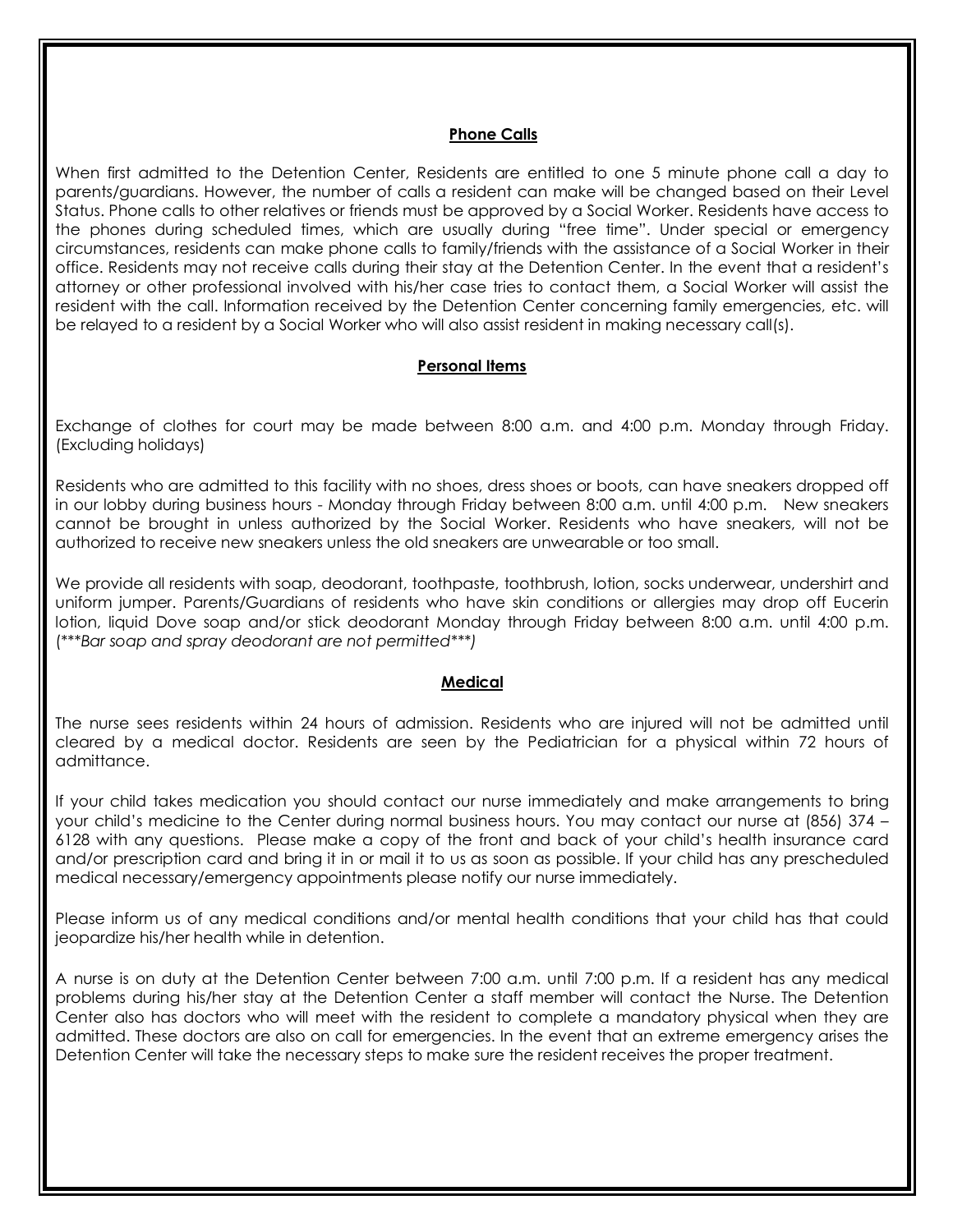We have an onsite counselor 5 days per week to meet with our residents and also we have a Nurse Practitioner who does onsite medication management for our residents who are prescribed psychotropic medications.

#### **Education**

Residents attend school Monday through Friday from 8:45 a.m. until 2:05 p.m. Residents are tested to determine their academic level and are given assignments based on their individual academic level. Our education staff consists of subject certified teachers, and instructional assistants.

All residents will receive academic credit for attending school while detained. Appropriate report cards and transfers will be sent to your child's school so that he/she can receive the proper credits.

In addition to the regular school day your child attends our after school programs. The program operates from 3:30 p.m. until 6:00 p.m. Monday through Friday.

Every student is required to attend school during their stay at the Detention Center. They will be academically tested following their admission by a representative from the school program. Their teacher will develop an individualized learning plan for the student using information from the test.

If you have any questions regarding education records, you may contact our Education Department at (856) 374 – 6100 extension 2496 or 6122

#### **Mail**

All letters must be sent via US Mail. You are not permitted to give any letters or pictures to your child during visits. Residents are not permitted to have pictures depicting any negative or illegal act. Photographs that are sexual in nature are also prohibited.

The Detention Center will provide the residents with envelopes and writing materials to use to write to loved ones, friends, etc… In order to send mail, the residents must know the person's full name and address. Incoming mail will be opened in front of the resident by their Social Worker. The Social Worker will check the contents for contraband or prohibited items but will not read their letters unless they request help. If a resident receives money through the mail their Social Worker will have it placed on his/her account.

Residents may receive photographs through the mail but their Social Worker will inspect them for any inappropriate material. A resident's mail will be confiscated or denied to them when it raises a legitimate concern regarding the safety and security of the facility and/or the physical and emotional well-being of the resident.

Residents may not receive mail from other residents, victims, or witnesses involved in their case, or people that the court has ordered them to have no communication with. Residents may not send mail for the purposes of harassing or threatening other people.

If a resident violate any of the rules regarding the Detention Center's mail policies they will be subject to the appropriate discipline, including charges when necessary.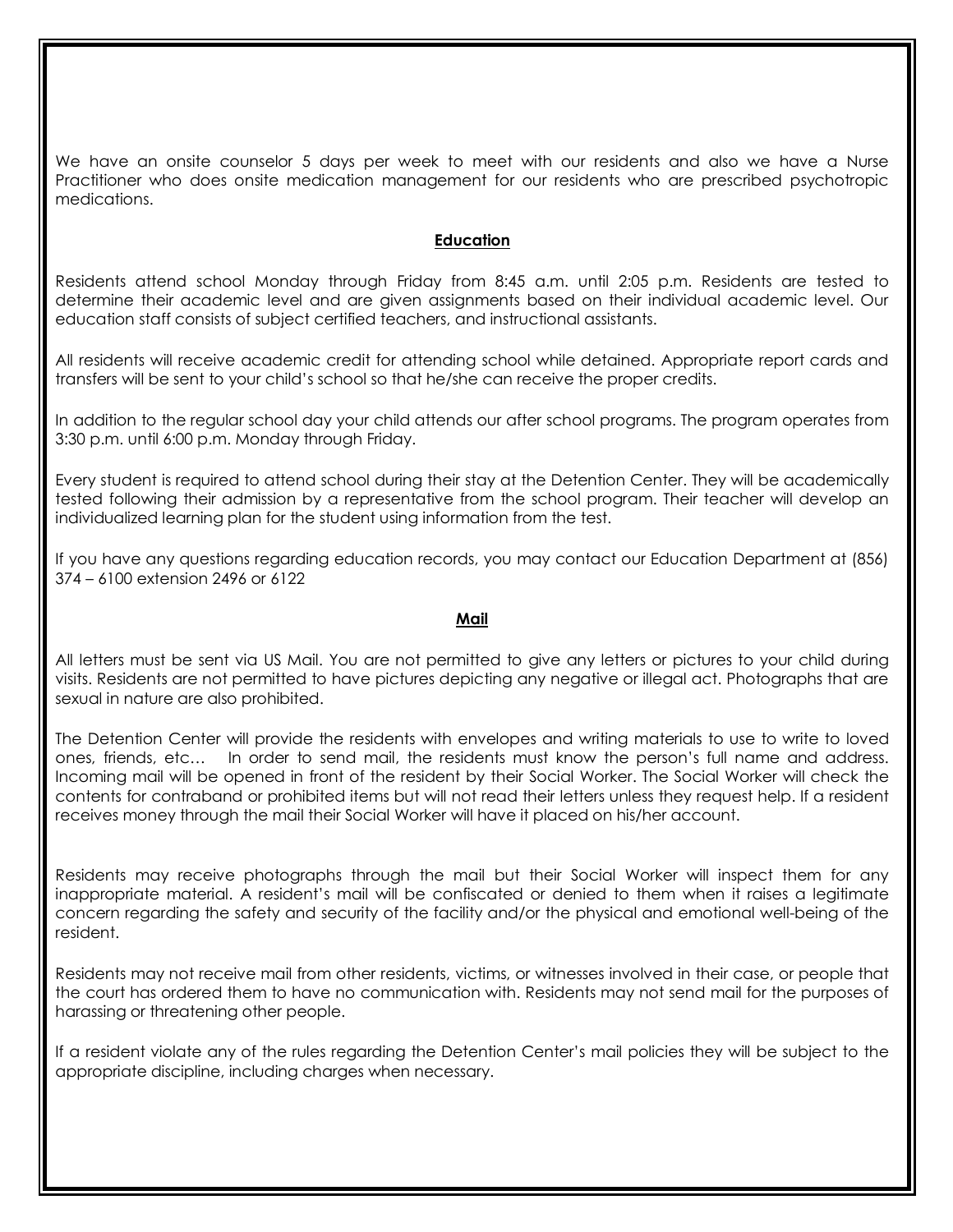#### **Release**

All property will be released to the resident, their parent/guardian, or designee following his/her release. All property must be picked up within 45 days of your child's release. You can call to schedule an appointment to pick up your child's belongings.

Any funds which remain on your child's account will be forwarded, in the form of check in their name, to the home address of record or the facility to which they are transferred.

Please Note : Residents may have their property released to a parent/guardian or designee at any time during their stay at the Detention Center. Arrangements must be made through the resident's social worker.

## **Prison Rape Elimination Act (PREA)**

The purpose of the Act is to "provide for the analysis of the incidence and effects of prison rape in Federal, State, and local institutions and to provide information, resources, recommendations and funding to protect individuals from prison rape."

> The following website address will give you further information regarding the Camden County Department of Corrections Juvenile Division PREA policy

http://www.camdencounty.com/corrections/juveniledetentioncenter

### **What is PREA (Prison Rape Elimination Act)**

Passed in 2003, the Prison Rape Elimination Act (PREA) is the first federal civil statute focused specifically on addressing sexual violence in juvenile facilities, jails, prisons, lockups, and other facilities. PREA established the National Prison Rape Elimination Commission, which held hearings about sexual misconduct in custody, issued reports on the problem of sexual victimization in secure facilities, and proposed standards for the prevention, detection, and response to sexual misconduct in criminal and juvenile justice settings. The law provided for data collection, technical assistance, early funding to assist states, and periodic reviews of facilities with high and low rates of victimization.

PREA also required the Department of Justice to issue standards outlining the steps that facilities must take to address sexual misconduct prevention, detection, and response. On June 20th, 2012, the Department of Justice officially published the final standards for four types of facilities: juvenile facilities, adult prisons and jails, lockups, and community confinement facilities.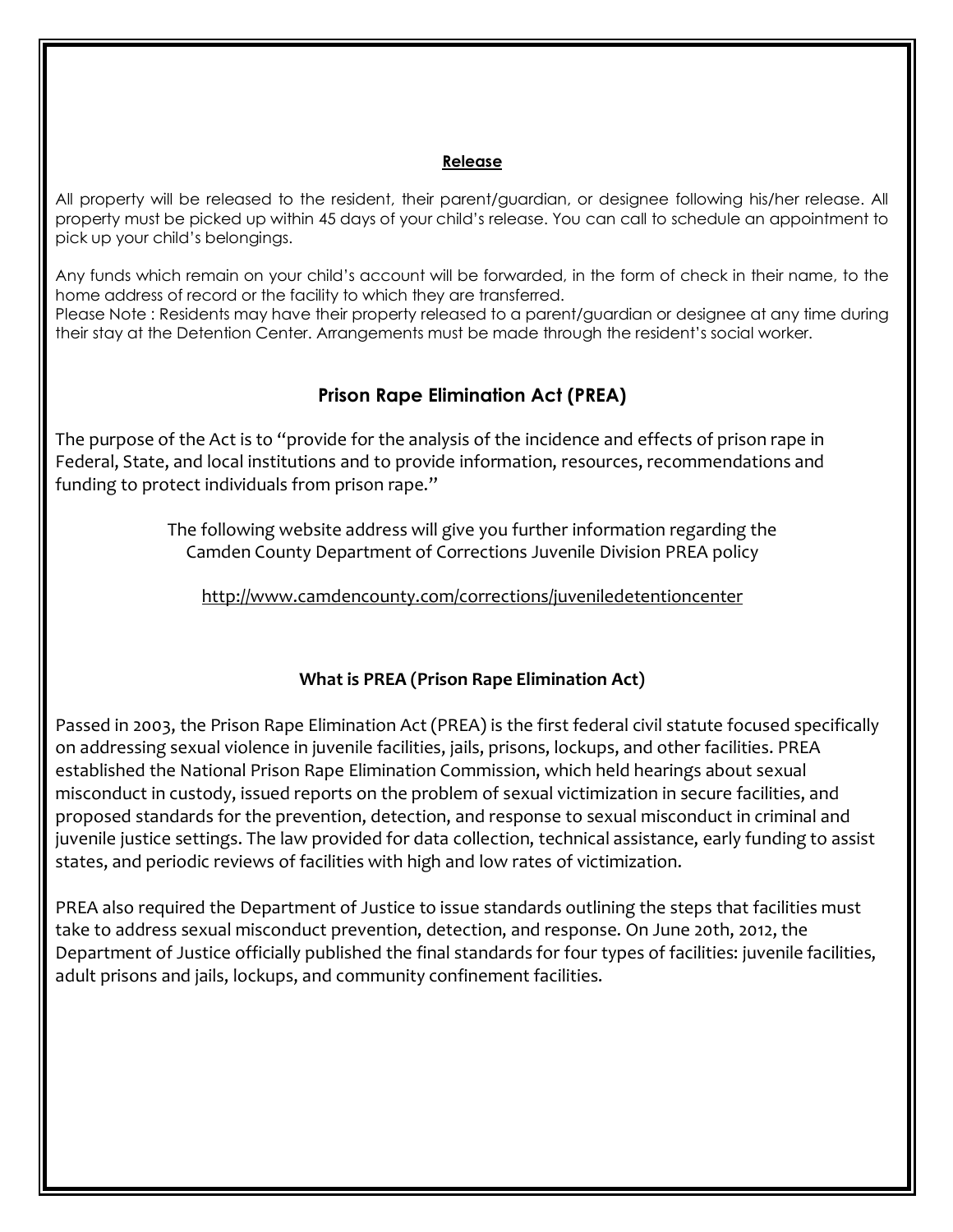### **Camden County Juvenile Detention Center has a "Zero Tolerance" of sexual abuse and sexual harassment**

The Camden County Juvenile Detention Center is a facility with a written policy mandating zero tolerance toward all forms of sexual abuse and sexual harassment, which outlines the facilities approach to preventing, detecting, and responding to such conduct.

All employees, contractors, and volunteers are expected to have a clear understanding that the CCJDC strictly prohibits any type of sexual relationship/sexual abuse/sexual harassment with an individual under the facilities supervision, and considers such a relationship a breach of the employee code of conduct. These relationships will not be tolerated. Mandatory staff training and offender education is provided to convey the expectation.

## **Agency Protection Against Retaliation**

The facility has an establish policy to protect all residents and staff who report sexual abuse or sexual harassment or cooperate with sexual abuse or sexual harassment investigations from retaliation by other residents or staff and shall designate which staff members or departments are charged with monitoring retaliation.

The facility has multiple protection measures, such as housing changes or transfers for resident victims or abusers, removal of alleged staff or resident abusers from contact with victims, and emotional support services for residents or staff that fear retaliation for reporting sexual abuse or sexual harassment or for cooperating with investigations.

> Facility's first audit conducted December 2015 Next audit will be conducted December 2018

> > Youth Safety Break the silence - Tell someone

There is NO excuse for sexual abuse or sexual harassment